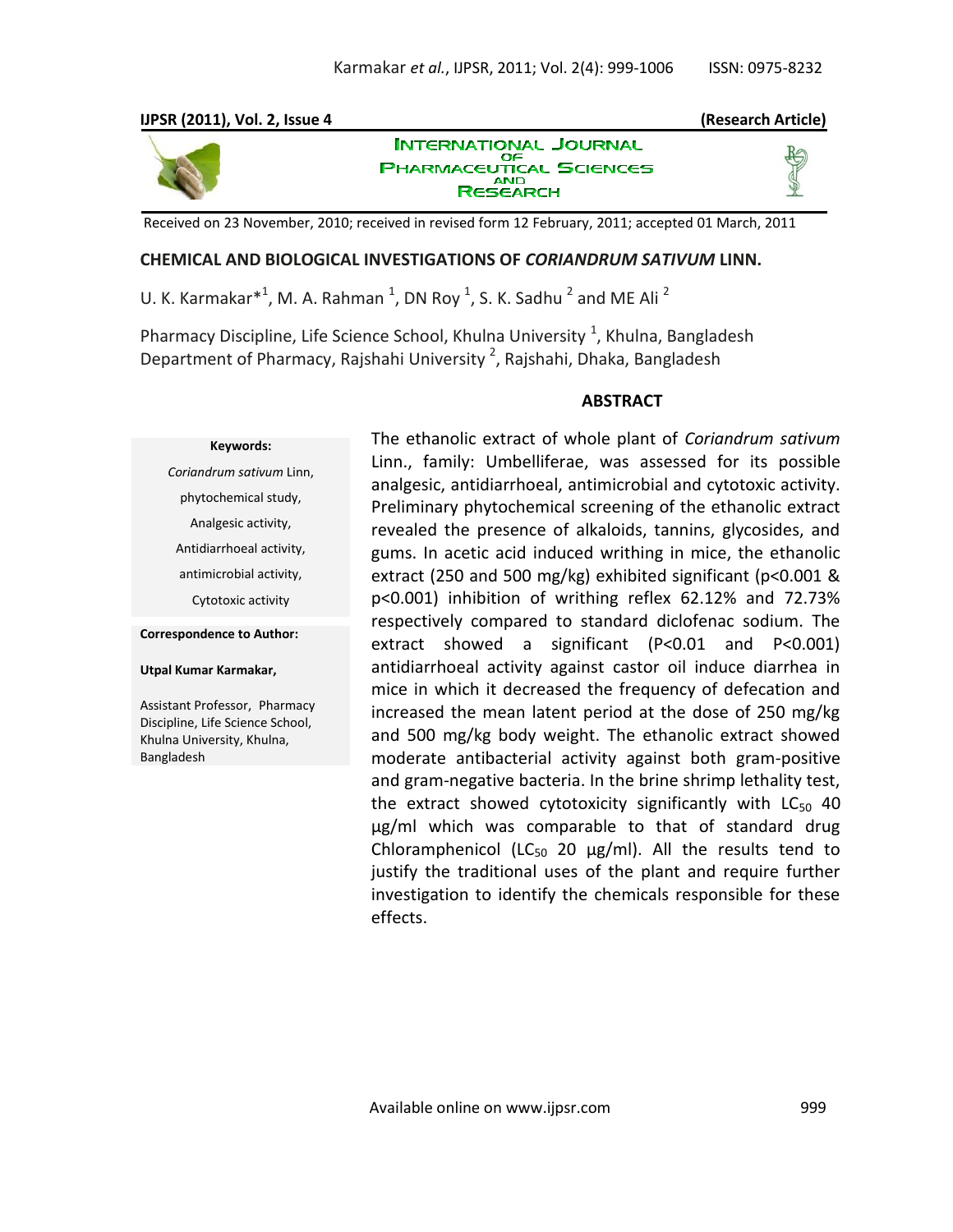**INTRODUCTION:** *Coriandrum sativum* Linn. (Family: Umbelliferae) is commonly known as "Dhania". It is a small strongly aromatic annual herb with odorous finely cut upper leaves, slender stems and small white or pink flowers producing little round fruits, cultivated as a spice plant throughout the country (Ghani, 2003).

Essential oil is the chief constituent of the fruits which is composed of about 70% of coriandrol (linalool), cymene, pinene, limonene, phellandrene, geraniol, and borneol, malic, oxalic and tannic acids. It also contains flavonoids, coumarins, phthalides and phenolic acids. Fruits also contains fixed oil, fatty matter, mucilage, tannin, malic acid, umbelliferone and scopoletin. Seeds contain quercetin-3-O-caffeyl and kaempferol-3-glucosides and beta sitosterol. The plant contains chlorogenic and caffeic acids, coumarins, quercetin and rutin (Ghani, 2003).

Infusion of the herb is a gentle remedy for flatulence, bloating and cramps. It settles spasm in the gut and counters nervous tension. Fruit extract is antimicrobial and the dried fruit is used as aromatic, refrigerant, stimulant, carminative, digestive, stomachic, diuretic, antibilious, aphrodisiac, antiseptic and tonic and chewed to remove foul breath. Fruits are also used as antiinflammatory, anti-rheumatic, anti-scorbutic and anti-gripping agent. Various part of the plant is used in spleen complaints, sores, venereal sores and syphilis. Leaves are useful as carminative and antibilious agent. Coriander is also prescribed in rheumatism, neuralgia and bleeding piles (Ghani, 2003).

From the beginning of civilization plants have been used as remedies and still they play an important role in health care for about 80% of the world's population. The presence of diverse bioactive compounds like alkaloids, tannins, glycosides, and gums, etc. in plants has formed the therapeutic basis of herbal medication. Also plant

can serve as a source of novel therapeutic agent for the treatment of disease still incurable. Thus emphasis is given on the biological screening of medicinal plants for further exploration of their active constituents.

# **MATERIALS AND METHODS:**

**Sample collection and extraction:** The whole plant of *Coriandrum sativum* Linn. (Family: Umbelliferae) were collected from Jessore, Bangladesh in January, 2009 and identified by the experts of Bangladesh National Herbarium, Mirpur, Dhaka (Accession No. DACB- 33875). A voucher specimen has been deposited in Pharmacy Discipline, Khulna University, Khulna-9208, Bangladesh. The identified plant was dried under shade. After complete drying, the sample was cut into small pieces and then slashed to coarse powder with the help of mechanical grinder and the powder was stored in a suitable container.

About 500 mg of powder was extracted by maceration over 20 days with 1200 ml of 90% ethanol. The whole mixture then underwent a coarse filtration by a piece of clean, white cotton material. Then it was filtered through filter paper. The filtrate thus obtained was evaporated by using a rotary evaporator to get a viscous mass. The viscous mass was then vacuum dried to get a dried ethanolic extract (approx. yield value 10%). The extract thus obtained was used for experimental purposes.

**Animals:** Swiss-Albino mice of either sex (20-25 gm body weight) were collected from animal resources branch of the International Center for Diarrhoeal Disease Research, Bangladesh (ICDDR, B) and were used for the experiments. The animal were kept in the standard polypropylene cages and provided with standard diets (ICDDR, B formulated). The animals were acclimatized in animal house, Pharmacy Discipline, Khulna University, Khulna under standard Laboratory conditions (relative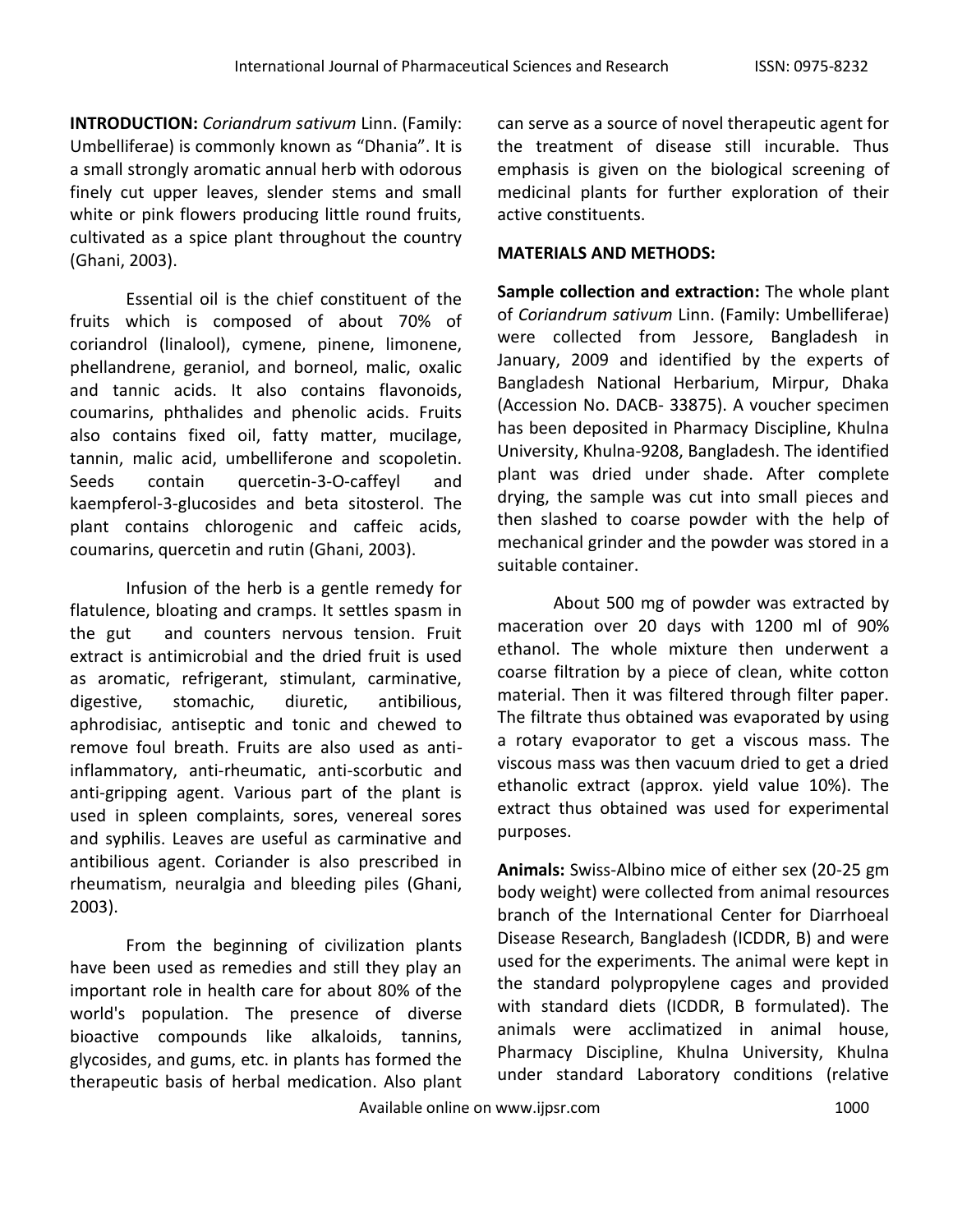humidity 55-60%, room temperature 25 $\pm 2^0$  C and 12 hours light: dark cycle) for period of 14 days prior to performing the experiments.

**Microorganisms:** Both gram positive and gram negative bacterial strain were collected from the International Center for Diarrhoeal Disease Research, Bangladesh (ICDDR, B).

**Drugs:** The standard drugs Diclofenac sodium, Loperamide and Chloramphenicol were collected from Beximco Pharmaceuticals Ltd. Dhaka, Bangladesh.

**Phytochemical tests:** The crude extract was subjected to preliminary phytochemical screening for the detection of major functional groups (Evans, 1989). Then, the extract was used for pharmacological screening.

**Determination of analgesic activity:** The analgesic activity of the sample was studied using acetic acid induced writhing model in mice. Experimental animals were randomly selected and divided into four groups denoted as Control group, Positive control group and Test group I and Test group II consisting of five (05) mice in each group. Control group received orally 1% Tween-80 at the dose of 10 mg/kg body weight and Positive control group received orally diclofenac sodium at the dose of 25 mg/kg body weight.

Test group I and Test group II were treated with test sample orally at the dose of 250 and 500 gm/kg body weight. A thirty minutes interval was given to ensure proper absorption of the administered substances. Then the writhing inducing chemical, acetic acid solution (0.7%) was administered intra-peritoneally to each of the animals of a group. After an interval of 5 minutes was given for absorption of acetic acid and number writhing was counted for 15 minutes. The animals do not always perform full writhing. The incomplete writhing was taken as half-writhing, so two half-writhing were taken as one full writhing. This is why total writhing was halved to convert all writhing to full writhing or real writhing (Whittle, 1964, Ahmed *et al.,* 2004).

**Antidiarrhoeal activity test:** Antidiarrhoeal activity of the ethanolic extract of the whole plant of *Coriandrum sativum* Linn. was tested using the model of castor oil induced diarrhea in mice (Chatterjee, 1993). All the mice were screened initially by giving 0.5 ml of castor oil and only those showing diarrhea were selected for the experiment. The test animals were randomly chosen and divided into four groups having five (05) mice in each group.

Group I was kept as "control" and received 1% Tween-80 at the dose of 10 mg/kg body weight; Group II was "positive control" and received standard antimotility drug, Loperamide at the dose of 50 mg/kg body weight as oral suspension; and Group III Group IV were "test group" and treated with extract of *Coriandrum sativum* Linn. at the oral dose of 250 and 500 mg/kg body weight. Control vehicle and the extract were administered orally, 30 min. prior oral administration of castor oil at the dose of 0.5 ml.

Individual animals of each group were placed in separate cages having adsorbent paper beneath and examined for the presence of diarrhea every hour in five hours study after the castor oil administration. Number of stools on any fluid material that stained the adsorbent paper were counted at each successive hour during the experiment (05 hrs). The latent period of each mouse was also counted. At the beginning of each hour new papers were placed for old ones.

**Antibacterial activity:** Antibacterial activity of the extract *Coriandrum sativum* Linn. was tested using the disc diffusion method (Bauer *et al.,* 1966; Ahmed *et al.*, 2003). Sample impregnated discs, standard antibiotic discs (Kanamycin) and negative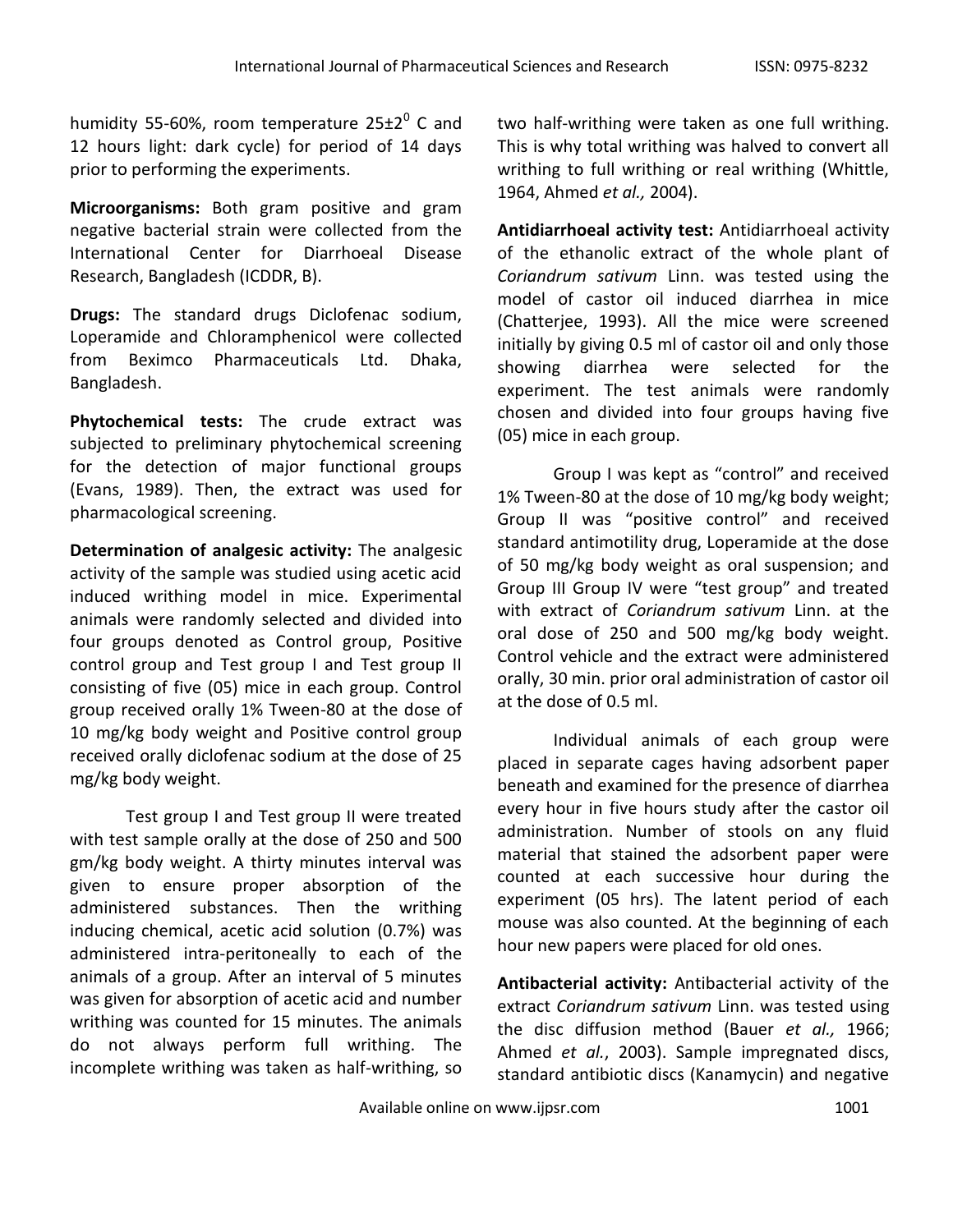control discs were placed gently on the seeded agar plates with the help of sterile forceps to assure complete contact with medium surface. The plates were then inverted and kept in refrigeration for about 2 h at 4°C to allow the material to diffuse into a considerable area of the medium. Finally the plates were incubated upside down at 37°C for 24 h. After proper incubation, the antibacterial activity of the test agent was determined by measuring the diameter of zone of inhibition in terms of millimeter with a slide calipers.

**Determination of Cytotoxic Activity:** The brine shrimp eggs were hatched in a conical flask containing brine shrimp medium (300ml). The flask were well aerated with the aid of an air pump, and kept in a water bath at 29-30 $^{\circ}$ C. A bright light was left on it. The nauplii hatched within 48 h. The extract was dissolved in brine shrimp medium with addition of few drops of 5% dimethyl sulfoxide (DMSO) to obtain a concentration of 5, 10, 20, 40, 80, 160 and 320  $\mu$ g/ml.

Each preparation was dispensed into clean test tubes in 10 ml volumes and tested in duplicates. For control, same procedure was followed except test samples. A series of same concentration as of sample was prepared for positive control, chloramphenicol. After making the test tube properly, 10 living shrimps were added to each of the test tubes with the help of a Pasteur pipette. The test tubes containing the sample, control and positive control were then incubated at 29 $^0$  C for 24 h in a water bath, after which each test tube was examined and the surviving brine shrimp counted and recorded. From this, the percentage of mortality was calculated at each concentration to determine the LC<sub>50</sub> (Meyer *et al.*, 1982).

**Statistical analysis:** Student's t-test was used to determine significant differences between the control group and test group.

**RESULTS:** In the preliminary phytochemical screening the extract showed the presence of alkaloids, tannins, glycosides, and gums (**Table 1**).

**TABLE 1: RESULTS OF PRELIMINARY PHYTOCHEMICAL ANALYSIS**

| <b>Plant Extract</b>                                    | <b>Alkaloids</b> | <b>Glycosides</b> | Steroids | Gums | <b>Tannins</b> | <b>Saponins</b> | <b>Flavonoids</b> | Reducing sugar |
|---------------------------------------------------------|------------------|-------------------|----------|------|----------------|-----------------|-------------------|----------------|
| <b>Ethanolic extract of</b><br>Coriandrum sativum Linn. |                  |                   |          |      |                | $\sim$          | -                 | $\sim$         |
| $+=$ Presence; $-$ = Absence                            |                  |                   |          |      |                |                 |                   |                |

**Analgesic activity test:** Analgesic activity of the ethanolic extract of *Coriandrum sativum* Linn. was tested by acetic acid induced writhing model in mice. The extract produced 62.12% (p<0.001) and 72.73% (p<0.001) acetic acid induced writhing

inhibition in mice at the dose of 250 and 500 mg/kg body weight, which is comparable to diclofenac sodium 80.30% (p<0.001) at the dose of 25 mg/kg body weight (**Table 2**).

| <b>Animal Group</b>    | TABLE 2: EFFECT OF CORIANDRUM SATIVUM LINN. EXTRACT ON ACETIC ACID INDUCED WRITHING IN MICE<br><b>Treatment</b> | <b>Writhing Count (%Writhing)</b> | <b>%Writhing Inhibition</b> |
|------------------------|-----------------------------------------------------------------------------------------------------------------|-----------------------------------|-----------------------------|
| Control (n=5)          | 1% tween-80 solution in water                                                                                   | $13.2 \pm 0.59$ (100)             | 0                           |
| Positive Control (n=5) | Diclofenac sodium (25mg/kg)                                                                                     | $2.6 \pm 0.51$ * (19.70)          | 80.30                       |
| Test group $I(n=5)$    | Et. Extract (250mg/kg)                                                                                          | $05 \pm 0.45$ * (37.88)           | 62.12                       |
| Test group $II(n=5)$   | Et. Extract (500mg/kg)                                                                                          | $3.6 \pm 0.52$ (27.27)            | 72.73                       |

Values are expressed as mean ± SEM, SEM=Standard error of Mean, n=No. of mice, Et. = Ethanolic, *\*P* < 0.001 vs. control

Available online on www.ijpsr.com 1002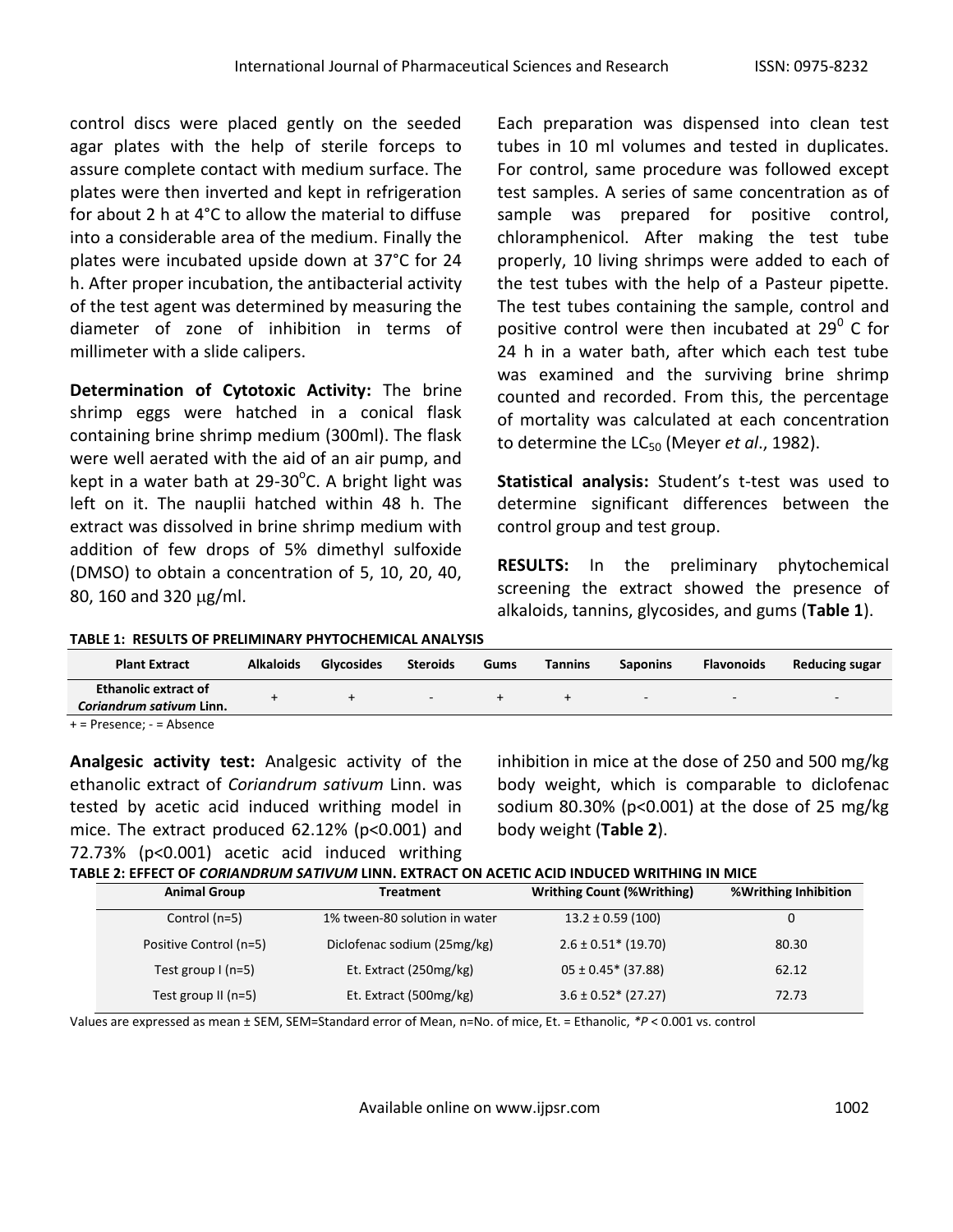**Antidiarrhoeal activity test:** Antidiarrhoeal activity of the ethanolic extract of *Coriandrum sativum* Linn. was tested by castor oil induced diarrhea in mice. The extract caused an increase in latent period (1.05 and 1.36 h) *i.e.* delayed the onset of diarrheal episode at the dose of 250 and 500 mg/kg body weight respectively as compared to the standard antidiarrhoeal agent Loperamide where the mean latent period was 1.96 h (**Table 3a**). The

extract also decreased the frequency of defecation at the dose of 250 and 500 mg/kg of body weight respectively where the mean number of stool at the  $1^{st}$ ,  $2^{nd}$ ,  $3^{rd}$ ,  $4^{th}$ , and  $5^{th}$  hour of study were 1.8, 2.5, 2.2, 2.7, 2.7 and 2.3, 1.6, 2.3, 2.5, 1.8 respectively which was comparable to the standard drug Loperamide where the mean number of stool at the  $1^{st}$ ,  $2^{nd}$ ,  $3^{rd}$ ,  $4^{th}$ , and  $5^{th}$  hour of study were 3.9, 1.5, 1.1, 1.3, and 0.7 respectively (**Table 3b**).

**TABLE 3A: EFFECT OF ETHANOLIC EXTRACT OF** *CORIANDRUM SATIVUM* **LINN. ON CASTOR OIL INDUCED DIARRHEA IN MICE (LATENT PERIOD)**

| <b>Animal Group/ Treatment</b> | Dose (p.o)          | Latent period (h) |  |
|--------------------------------|---------------------|-------------------|--|
| Group I (Control)              | $10 \text{ ml/kg}$  | $0.62 \pm 0.05$   |  |
| 1% Tween-80                    |                     |                   |  |
| Group II (Positive Control)    | 50 mg/ $kg$         | $1.96 \pm 0.09*$  |  |
| Loperamide                     |                     |                   |  |
| Group III (Test Group)         | $250 \text{ mg/kg}$ | $1.05 \pm .11$ ** |  |
| Et. Extract                    |                     |                   |  |
| Group IV (Test Group)          | 500 $mg/kg$         | $1.36 \pm 0.08*$  |  |
| Et. Extract                    |                     |                   |  |

Values are expressed as mean ± SEM (n=5); \*: *P*<0.001, \*\**P*<0.01 vs. control; p. o.: per oral

| TABLE 3B: EFFECT OF ETHANOLIC EXTRACT OF <i>CORIANDRUM SATIVUM</i> LINN ON CASTOR OIL INDUCED DIARRHEA IN MICE |  |  |  |  |  |
|----------------------------------------------------------------------------------------------------------------|--|--|--|--|--|
| (NUMBER OF STOOLS)                                                                                             |  |  |  |  |  |

| <b>Animal Group/ Treatment</b> | Dose (p.o) | Period of study (hr) | <b>Total Number of Stool</b> |
|--------------------------------|------------|----------------------|------------------------------|
|                                |            | 1                    | $4.9 \pm 0.80$               |
| Group I (Control)              |            | 2                    | $5.5 \pm 0.31$               |
| 1% Tween-80                    | 10 ml/kg   | 3                    | $2.6 \pm 0.16$               |
|                                |            | 4                    | $3.2 \pm 0.62$               |
|                                |            | 5                    | $3.0 \pm 0.25$               |
|                                |            | $\mathbf{1}$         | $3.9 \pm 0.25**$             |
| Group II                       |            | 2                    | $1.5 \pm 0.52*$              |
| (Positive Control)             | 50 mg/kg   | 3                    | $1.1 \pm 0.12*$              |
| Loperamide                     |            | 4                    | $1.3 \pm 0.32*$              |
|                                |            | 5                    | $0.7 \pm 0.22*$              |
|                                |            | 1                    | $1.8 \pm 0.36**$             |
| Group III                      |            | 2                    | $2.5 \pm 0.41**$             |
| (Test Group)                   | 250 mg/kg  | 3                    | $2.2 \pm 0.23$               |
| Et. Extract                    |            | 4                    | $2.7 \pm 0.15$               |
|                                |            | 5                    | $2.7 \pm 0.25$               |
|                                |            | 1                    | $2.3 \pm 0.27**$             |
| Group IV                       |            | 2                    | $1.6 \pm 0.21*$              |
| (Test Group)                   | 500 mg/kg  | 3                    | $2.3 \pm 0.24**$             |
| Et. Extract                    |            | 4                    | $2.5 \pm 0.21*$              |
|                                |            | 5                    | $1.8 \pm 0.23**$             |

Values are expressed as mean ± SEM (n=5); \*: *P*<0.001; \*\*: *P*<0.01 vs. control, Et. = Ethanolic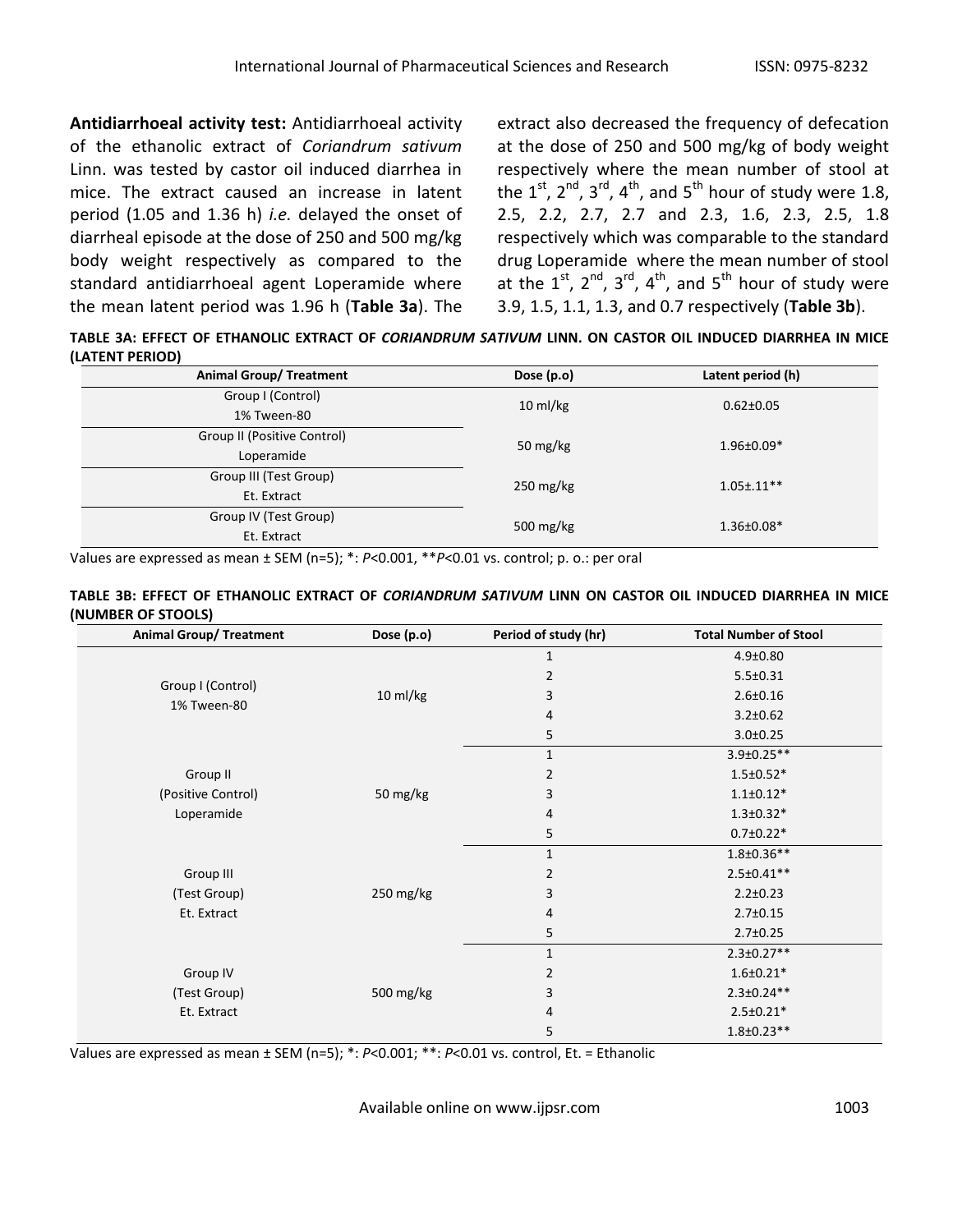**Antibacterial activity test: Table 4** showed the results of antibacterial test. The antibacterial activity was assessed against a panel of 10 pathogenic bacterial strains (Both gram positive and gram negative) at the dose of 250 and 500 ug/disc, and the result were compared with the activity of the positive control, kanamycin (30  $\mu$ g/disc). At 250  $\mu$ g/disc, the extract showed activity against *Enterococcus faecalis* (5mm), *Streptococcus agalactiae* (7mm), *Shigella sonnei*  (11mm) and *Streptococcus pyogenes* (12mm). At 500  $\mu$ g/disc, the extract showed activity only

against *Enterococcus faecalis* (6mm), *Streptococcus agalactiae* (10mm), *Shigella sonnei* (14mm) and *Streptococcus pyogenes* (17mm).

**Cytotoxic activity test:** Brine shrimp lethality bioassay indicates cytotoxicity of extract. The extract was found to show lethal activity against brine shrimp nauplii and  $LC_{50}$  was found at 40 ug/ml which was comparable to standard drug Chloramphenicol LC<sub>50</sub> value was 20 μg/ml (**Table 5a and Table 5b**).

|                |                              |                                    | Diameter of Zone of Inhibition in mm |                        |                                      |                                      |  |
|----------------|------------------------------|------------------------------------|--------------------------------------|------------------------|--------------------------------------|--------------------------------------|--|
| Serial No.     | <b>Bacterial Strains</b>     | <b>Bacterial</b><br><b>Strains</b> | <b>Blank</b>                         | Kanamycin<br>(µg/disc) | <b>Extract</b><br>$(250 \mu g/disc)$ | <b>Extract</b><br>$(500 \mu g/disc)$ |  |
| $\mathbf{1}$   | Shigella flexneri            | $Gram(-)$                          |                                      | 18                     |                                      |                                      |  |
| $\overline{2}$ | Enterococcus faecalis        | $Gram(+)$                          |                                      | 15                     | 5                                    | 6                                    |  |
| 3              | Streptococcus agalactiae     | $Gram(+)$                          |                                      | 20                     | 7                                    | 10                                   |  |
| 4              | Shigella sonnei              | $Gram(-)$                          |                                      | 27                     | 12                                   | 14                                   |  |
| 5              | Shigella boydii              | $Gram(-)$                          |                                      | 20                     |                                      |                                      |  |
| 6              | Streptococcus pyogenes       | $Gram(+)$                          |                                      | 26                     | 11                                   | 17                                   |  |
| 7              | Shigella dysenteriae         | $Gram(-)$                          |                                      | 20                     |                                      |                                      |  |
| 8              | Pseudomonas aeruginosa       | $Gram(-)$                          |                                      | 15                     |                                      |                                      |  |
| 9              | Staphylococcus saprophyticus | $Gram(+)$                          |                                      | 10                     |                                      |                                      |  |
| 10             | Escherichia coli             | $Gram(-)$                          |                                      | 21                     |                                      |                                      |  |

|  | TABLE 4: ANTIBACTERIAL ACTIVITY OF ETHANOLIC EXTRACT OF THE CORIANDRUM SATIVUM LINN. |
|--|--------------------------------------------------------------------------------------|
|  |                                                                                      |

Gram (-):-Gram Negative Bacteria; Gram (+):-Gram Positive Bacteria; (-):- No inhibition

## **TABLE 5A: RESULT OF BRINE SHRIMP LETHALITY BIOASSAY OF ETHANOLIC EXTRACT OF** *CORIANDRUM SATIVUM* **LINN.**

| Conc.<br>$(\mu$ gm/ml) | Test-1 | Test-2   | Avg. no of alive<br>shrimp (sample) | Avg. no of alive shrimp<br>(control) | %<br>mortality | $LC_{50}$ |
|------------------------|--------|----------|-------------------------------------|--------------------------------------|----------------|-----------|
| 5                      | 10     | 10       | 10                                  |                                      | 0              |           |
| 10                     | 9      | 9        | 9                                   |                                      | 10             |           |
| 20                     |        | 8        | 7.5                                 | 10                                   | 25             |           |
| 40                     |        |          |                                     |                                      | 50             | 40        |
| 80                     |        |          | 3                                   |                                      | 70             |           |
| 160                    |        | $\Omega$ |                                     |                                      | 90             |           |
| 320                    | 0      | 0        | 0                                   |                                      | 100            |           |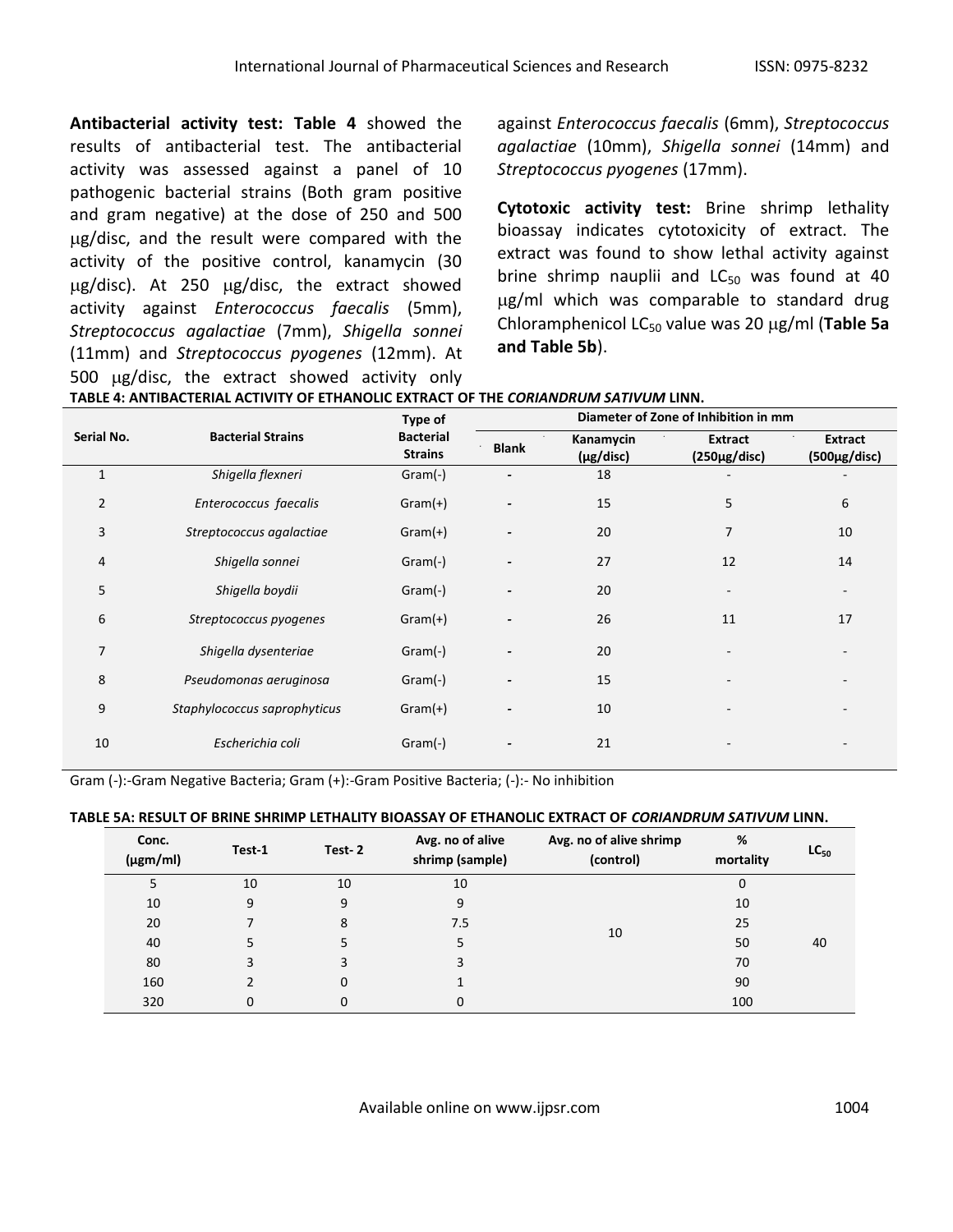| Group             | Conc.<br>$(\mu g m/ml)$ | $S-1$ | $S - 2$ | Avg. no of alive<br>shrimp (sample) | Avg. no of alive shrimp<br>(control) | %<br>mortality | $LC_{50}$ |
|-------------------|-------------------------|-------|---------|-------------------------------------|--------------------------------------|----------------|-----------|
|                   |                         | 9     | 9       | 9                                   |                                      | 10             |           |
|                   | 10                      | 8     | 8       | 8                                   |                                      | 20             |           |
| Standard          | 20                      | 5.    | 5.      |                                     |                                      | 50             | 20        |
| (Chloramphenicol) | 40                      | 4     | 3       | 3.5                                 | 10                                   | 65             |           |
|                   | 80                      |       |         | 1.5                                 |                                      | 75             |           |
|                   | 160                     |       |         |                                     |                                      | 90             |           |
|                   | 320                     | 0     | 0       | $\mathbf 0$                         |                                      | 100            |           |

|  |  |  |  | TABLE 5B: RESULT OF BRINE SHRIMP LETHALITY BIOASSAY OF CHLORAMPHENICOL |
|--|--|--|--|------------------------------------------------------------------------|
|--|--|--|--|------------------------------------------------------------------------|

**DISCUSSION:** To get preliminary idea about the active constituents present in the fruit extract different chemical tests were performed and found the presence of alkaloids, tannins, glycosides, and gums. Analgesic activity of the ethanolic extract of *Coriandrum sativum* Linn. was tested by acetic acid induced writhing model in mice. Acetic acid induced writhing model represents pain sensation by triggering localized inflammatory response. Acetic acid, which is used to induce writhing, causes algesia by liberation of endogenous substances, which in turn excite the pain nerve endings (Taesotikul *et al.,* 2003). The writhing test is generally used for screening of antinociceptive effects (Koster *et al.*, 1959).

With respect to the writhing test, the research group of Deraedt *et al.* (1980) described the quantification of prostaglandins by radioimmunoassay in the peritoneal exudates of rats, obtained after intraperitoneal injection of acetic acid. They found high levels of prostaglandins PGE<sub>2</sub> and PGF<sub>2 $\alpha$ </sub> during the first 30 min after acetic acid injection. Nevertheless, it was found that the intraperitoneal administration of acetic acid induces the liberation not only of prostaglandins, but also of the sympathetic nervous system mediators (Hokanson, 1978). The ethanolic extract of *Coriandrum sativum* Linnshowed significant inhibition on acetic acid-induced writhing response compared to reference drug diclofenac sodium in mice. Diclofenac sodium reduces inflammation, swelling and arthritic pain by inhibiting prostaglandins synthesis (Small, 1989). Result of this test suggests that the extract might possess chemical constituent that have the capability to inhibit prostaglandin synthesis.

Antidiarrhoeal activity of the ethanolic extract of *Coriandrum sativum* Linn was tested by castor oil induced diarrhea in mice. Castor oil mixes with bile and pancreatic enzymes and liberates ricinoleic acid from the triglycerides upon oral administration. Most of the ricinoleic acid remains in the intestine and produces its anti-absorptive or anti secretory effect (Tripathi, 2001). The ricinoleic acid thus liberated readily forms ricinoleate salts with sodium and potassium in the lumen of intestine. The salt formed as such behaves like a soap or surfactant within the gut and at the mucosal surface.

Most agreed view is that ricinoleate salts stimulate the intestinal epithelial cell's adenyl cyclase (Racusen *et al.,* 1979) or release prostaglandins, which results in an increase in the net secretion of water and electrolytes in the small intestine (Beubler *et al.,* 1979). The ethanolic extract of *Coriandrum sativum* Linn significantly and dose dependently inhibited and delayed the onset of diarrhea in mice. The maximum effect was found at 500 mg/kg of body weight. On the basis of this result it can be concluded that the ethanolic extract of *Coriandrum sativum* Linn might possess antidiarrhoeal activity. Antibacterial activity was tested by using disc diffusion method. The extract showed activity only against *Enterococcus faecalis*